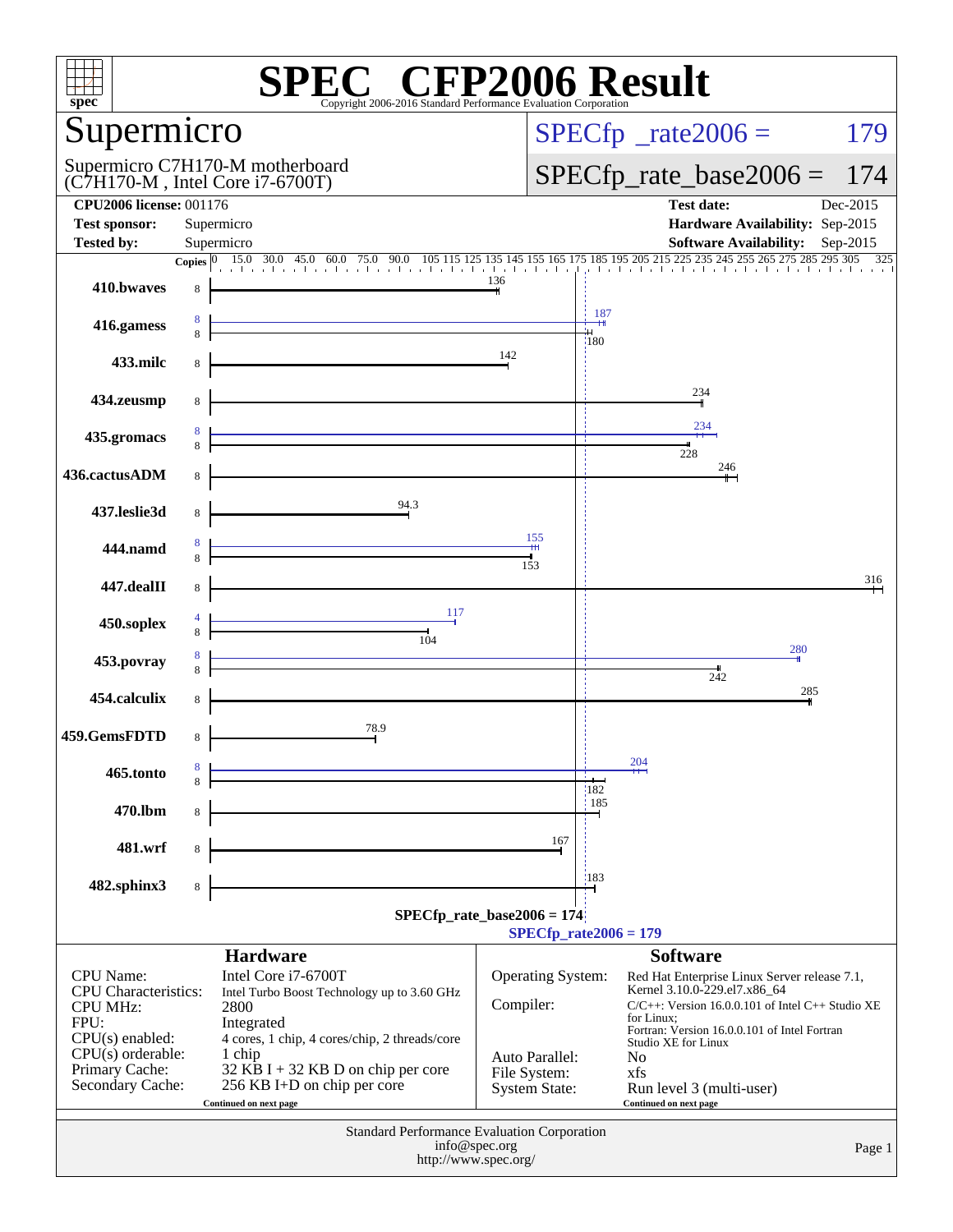

## Supermicro

(C7H170-M , Intel Core i7-6700T) Supermicro C7H170-M motherboard  $SPECTp_rate2006 = 179$ 

#### [SPECfp\\_rate\\_base2006 =](http://www.spec.org/auto/cpu2006/Docs/result-fields.html#SPECfpratebase2006) 174

| <b>CPU2006 license: 001176</b>       |                                                                                                |                                                            | <b>Test date:</b><br>Dec-2015               |
|--------------------------------------|------------------------------------------------------------------------------------------------|------------------------------------------------------------|---------------------------------------------|
| <b>Test sponsor:</b>                 | Supermicro                                                                                     |                                                            | Hardware Availability: Sep-2015             |
| <b>Tested by:</b>                    | Supermicro                                                                                     |                                                            | <b>Software Availability:</b><br>$Sep-2015$ |
| L3 Cache:<br>Other Cache:<br>Memory: | 8 MB I+D on chip per chip<br>None<br>16 GB (4 x 4 GB 1Rx8 PC4-2666P-U, running at 2133<br>MHz) | <b>Base Pointers:</b><br>Peak Pointers:<br>Other Software: | $32/64$ -bit<br>$32/64$ -bit<br>None        |
| Disk Subsystem:<br>Other Hardware:   | $1 \times 200$ GB SATA III SSD<br>None                                                         |                                                            |                                             |

| <b>Results Table</b> |               |                |       |                |       |                |             |               |                |              |                |              |                |              |
|----------------------|---------------|----------------|-------|----------------|-------|----------------|-------------|---------------|----------------|--------------|----------------|--------------|----------------|--------------|
|                      | <b>Base</b>   |                |       |                |       |                | <b>Peak</b> |               |                |              |                |              |                |              |
| <b>Benchmark</b>     | <b>Copies</b> | <b>Seconds</b> | Ratio | <b>Seconds</b> | Ratio | <b>Seconds</b> | Ratio       | <b>Copies</b> | <b>Seconds</b> | <b>Ratio</b> | <b>Seconds</b> | <b>Ratio</b> | <b>Seconds</b> | <b>Ratio</b> |
| 410.bwayes           | 8             | 790            | 138   | 798            | 136   | 798            | 136         | 8             | 790            | 138          | 798            | 136          | 798            | 136          |
| $416$ .gamess        | 8             | 862            | 182   | 871            | 180   | 871            | 180         | 8             | 838            | 187          | 847            | 185          | 834            | 188          |
| $433$ .milc          | 8             | 518            | 142   | 518            | 142   | 518            | 142         | 8             | 518            | 142          | 518            | 142          | 518            | 142          |
| 434.zeusmp           | 8             | 311            | 234   | 312            | 234   | 311            | 234         | 8             | 311            | 234          | 312            | 234          | 311            | 234          |
| 435.gromacs          | 8             | 250            | 228   | 251            | 228   | 251            | 227         | 8             | 237            | 241          | 244            | 234          | 247            | 232          |
| 436.cactusADM        | 8             | 381            | 251   | 388            | 246   | 390            | 245         | 8             | 381            | 251          | 388            | 246          | 390            | 245          |
| 437.leslie3d         | 8             | 798            | 94.3  | 798            | 94.3  | 797            | 94.4        | 8             | 798            | 94.3         | 798            | 94.3         | 797            | 94.4         |
| 444.namd             | 8             | 421            | 152   | 419            | 153   | 421            | 153         | 8             | 411            | 156          | 415            | 155          | 419            | 153          |
| 447.dealII           | 8             | 286            | 320   | 290            | 316   | 290            | 316         | 8             | 286            | 320          | 290            | 316          | 290            | 316          |
| $450$ .soplex        | 8             | 644            | 104   | 644            | 104   | 644            | 104         | 4             | 286            | 117          | 287            | 116          | 286            | 117          |
| 453.povray           | 8             | 176            | 242   | 176            | 241   | 175            | 243         | 8             | <u>152</u>     | 280          | 152            | 281          | 152            | 279          |
| 454.calculix         | 8             | 232            | 285   | 231            | 285   | 231            | 286         | 8             | 232            | 285          | 231            | 285          | 231            | 286          |
| 459.GemsFDTD         | 8             | 1082           | 78.4  | 1075           | 78.9  | 1076           | 78.9        | 8             | 1082           | 78.4         | 1075           | 78.9         | 1076           | 78.9         |
| 465.tonto            | 8             | 433            | 182   | 419            | 188   | 432            | 182         | 8             | 390            | 202          | 386            | 204          | 379            | 208          |
| 470.1bm              | 8             | 594            | 185   | 594            | 185   | 594            | 185         | 8             | 594            | 185          | 594            | 185          | 594            | 185          |
| 481.wrf              | 8             | 536            | 167   | 535            | 167   | 536            | 167         | 8             | 536            | 167          | 535            | 167          | 536            | <b>167</b>   |
| 482.sphinx3          | 8             | 851            | 183   | 851            | 183   | 852            | 183         | 8             | 851            | 183          | 851            | 183          | 852            | 183          |

Results appear in the [order in which they were run.](http://www.spec.org/auto/cpu2006/Docs/result-fields.html#RunOrder) Bold underlined text [indicates a median measurement.](http://www.spec.org/auto/cpu2006/Docs/result-fields.html#Median)

#### **[Submit Notes](http://www.spec.org/auto/cpu2006/Docs/result-fields.html#SubmitNotes)**

 The taskset mechanism was used to bind copies to processors. The config file option 'submit' was used to generate taskset commands to bind each copy to a specific processor. For details, please see the config file.

#### **[Operating System Notes](http://www.spec.org/auto/cpu2006/Docs/result-fields.html#OperatingSystemNotes)**

Stack size set to unlimited using "ulimit -s unlimited"

#### **[Platform Notes](http://www.spec.org/auto/cpu2006/Docs/result-fields.html#PlatformNotes)**

 As tested, the system used a Supermicro CSE-743TQ-865B-SQ chassis. The chassis is configured with a PWS-865-PQ power supply, 1 SNK-P0046A4 heatsink, as well as 1 FAN-0103L4 rear fan and 2 FAN-0104L4 chassis fan. Sysinfo program /usr/cpu2006/config/sysinfo.rev6914 Continued on next page

> Standard Performance Evaluation Corporation [info@spec.org](mailto:info@spec.org) <http://www.spec.org/>

Page 2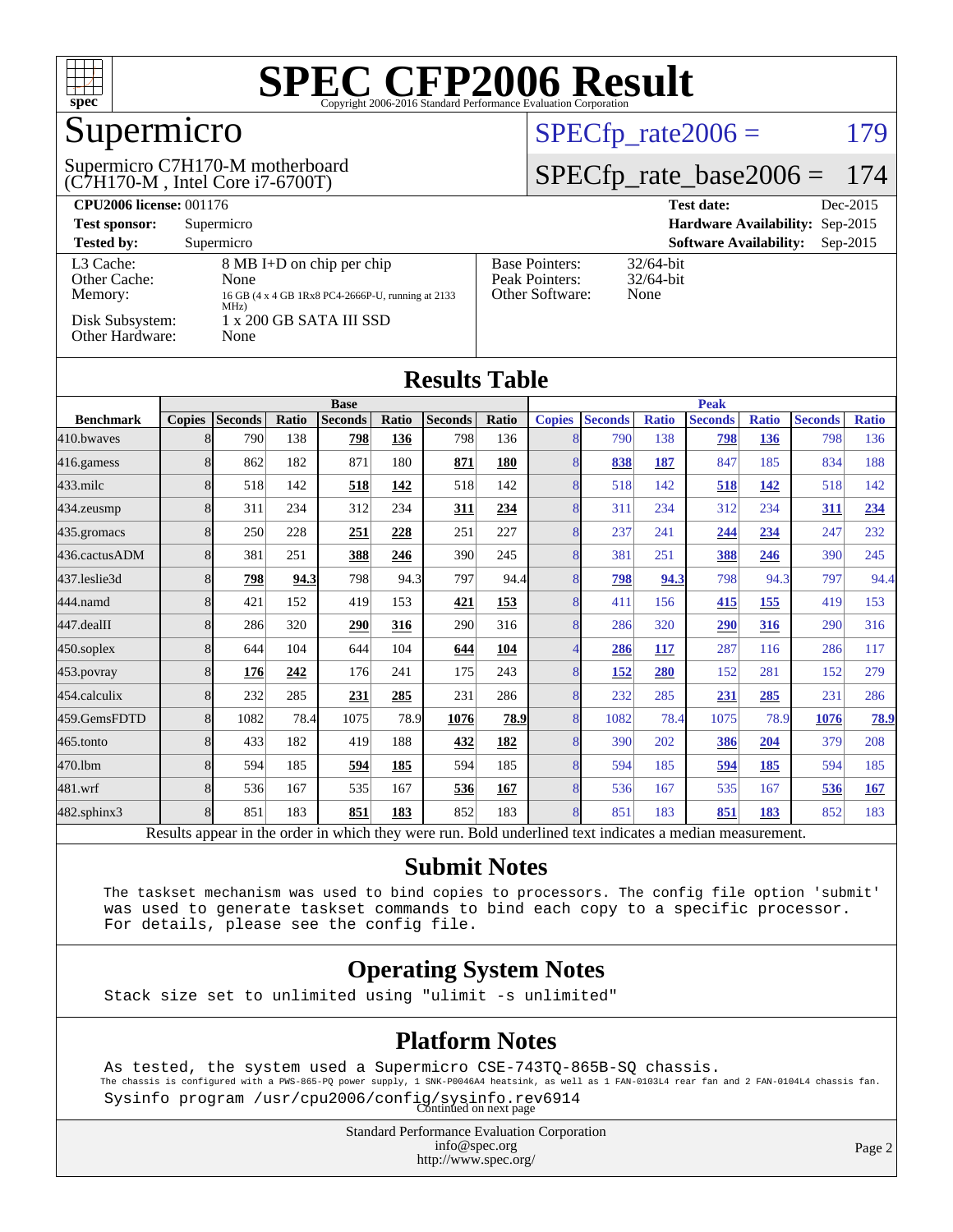

#### Supermicro

 $SPECfp_rate2006 = 179$  $SPECfp_rate2006 = 179$ 

(C7H170-M , Intel Core i7-6700T) Supermicro C7H170-M motherboard

[SPECfp\\_rate\\_base2006 =](http://www.spec.org/auto/cpu2006/Docs/result-fields.html#SPECfpratebase2006) 174

**[CPU2006 license:](http://www.spec.org/auto/cpu2006/Docs/result-fields.html#CPU2006license)** 001176 **[Test date:](http://www.spec.org/auto/cpu2006/Docs/result-fields.html#Testdate)** Dec-2015 **[Test sponsor:](http://www.spec.org/auto/cpu2006/Docs/result-fields.html#Testsponsor)** Supermicro **[Hardware Availability:](http://www.spec.org/auto/cpu2006/Docs/result-fields.html#HardwareAvailability)** Sep-2015 **[Tested by:](http://www.spec.org/auto/cpu2006/Docs/result-fields.html#Testedby)** Supermicro **Supermicro [Software Availability:](http://www.spec.org/auto/cpu2006/Docs/result-fields.html#SoftwareAvailability)** Sep-2015

#### **[Platform Notes \(Continued\)](http://www.spec.org/auto/cpu2006/Docs/result-fields.html#PlatformNotes)**

Standard Performance Evaluation Corporation [info@spec.org](mailto:info@spec.org) <http://www.spec.org/> Page 3 \$Rev: 6914 \$ \$Date:: 2014-06-25 #\$ e3fbb8667b5a285932ceab81e28219e1 running on C7H170-01 Fri Dec 18 08:02:43 2015 This section contains SUT (System Under Test) info as seen by some common utilities. To remove or add to this section, see: <http://www.spec.org/cpu2006/Docs/config.html#sysinfo> From /proc/cpuinfo model name : Intel(R) Core(TM) i7-6700T CPU @ 2.80GHz 1 "physical id"s (chips) 8 "processors" cores, siblings (Caution: counting these is hw and system dependent. The following excerpts from /proc/cpuinfo might not be reliable. Use with caution.) cpu cores : 4 siblings : 8 physical 0: cores 0 1 2 3 cache size : 8192 KB From /proc/meminfo MemTotal: 16209040 kB HugePages\_Total: 0<br>Hugepagesize: 2048 kB Hugepagesize: From /etc/\*release\* /etc/\*version\* os-release: NAME="Red Hat Enterprise Linux Server" VERSION="7.1 (Maipo)" ID="rhel" ID\_LIKE="fedora" VERSION\_ID="7.1" PRETTY\_NAME="Red Hat Enterprise Linux Server 7.1 (Maipo)" ANSI\_COLOR="0;31" CPE\_NAME="cpe:/o:redhat:enterprise\_linux:7.1:GA:server" redhat-release: Red Hat Enterprise Linux Server release 7.1 (Maipo) system-release: Red Hat Enterprise Linux Server release 7.1 (Maipo) system-release-cpe: cpe:/o:redhat:enterprise\_linux:7.1:ga:server uname -a: Linux C7H170-01 3.10.0-229.el7.x86\_64 #1 SMP Thu Jan 29 18:37:38 EST 2015 x86\_64 x86\_64 x86\_64 GNU/Linux run-level 3 Dec 17 18:59 SPEC is set to: /usr/cpu2006 Filesystem Type Size Used Avail Use% Mounted on<br>
/dev/sda2 xfs 183G 48G 136G 26% / /dev/sda2 xfs 183G 48G 136G 26% / Additional information from dmidecode: Warning: Use caution when you interpret this section. The 'dmidecode' program reads system data which is "intended to allow hardware to be accurately determined", but the intent may not be met, as there are frequent changes to<br>Continued on next page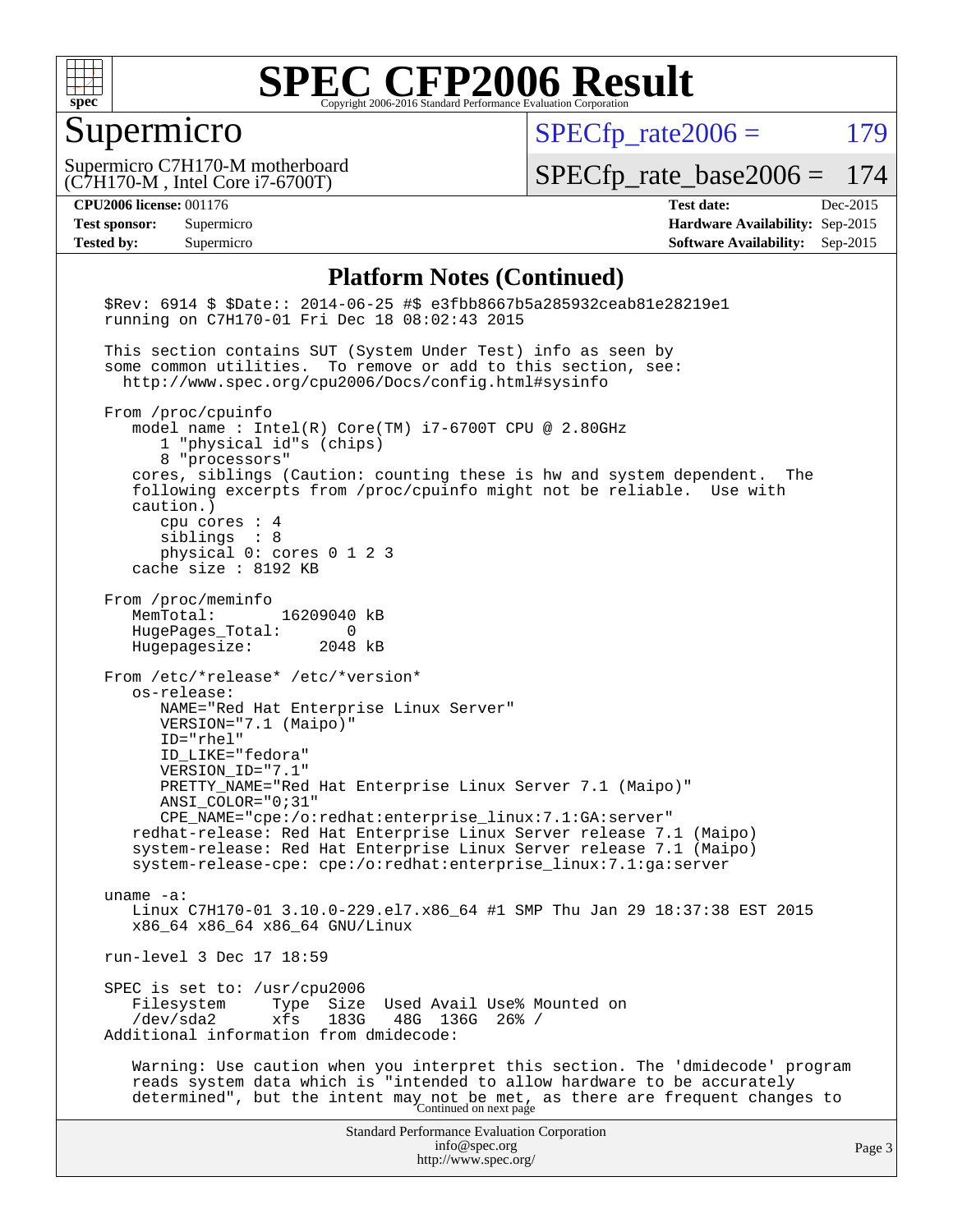

#### Supermicro

 $SPECTp\_rate2006 = 179$ 

(C7H170-M , Intel Core i7-6700T) Supermicro C7H170-M motherboard

[SPECfp\\_rate\\_base2006 =](http://www.spec.org/auto/cpu2006/Docs/result-fields.html#SPECfpratebase2006) 174

**[CPU2006 license:](http://www.spec.org/auto/cpu2006/Docs/result-fields.html#CPU2006license)** 001176 **[Test date:](http://www.spec.org/auto/cpu2006/Docs/result-fields.html#Testdate)** Dec-2015 **[Test sponsor:](http://www.spec.org/auto/cpu2006/Docs/result-fields.html#Testsponsor)** Supermicro **[Hardware Availability:](http://www.spec.org/auto/cpu2006/Docs/result-fields.html#HardwareAvailability)** Sep-2015 **[Tested by:](http://www.spec.org/auto/cpu2006/Docs/result-fields.html#Testedby)** Supermicro **Supermicro [Software Availability:](http://www.spec.org/auto/cpu2006/Docs/result-fields.html#SoftwareAvailability)** Sep-2015

#### **[Platform Notes \(Continued\)](http://www.spec.org/auto/cpu2006/Docs/result-fields.html#PlatformNotes)**

hardware, firmware, and the "DMTF SMBIOS" standard.

 BIOS American Megatrends Inc. 1.0c 12/09/2015 Memory: 4x 0420 F4-2666C15-4GRR 4 GB 1 rank 2133 MHz

(End of data from sysinfo program)

#### **[General Notes](http://www.spec.org/auto/cpu2006/Docs/result-fields.html#GeneralNotes)**

Environment variables set by runspec before the start of the run: LD\_LIBRARY\_PATH = "/usr/cpu2006/libs/32:/usr/cpu2006/libs/64:/usr/cpu2006/sh"

 Binaries compiled on a system with 1x Intel Core i5-4670K CPU + 32GB memory using RedHat EL 7.1 Transparent Huge Pages enabled with: echo always > /sys/kernel/mm/transparent\_hugepage/enabled

### **[Base Compiler Invocation](http://www.spec.org/auto/cpu2006/Docs/result-fields.html#BaseCompilerInvocation)**

[C benchmarks](http://www.spec.org/auto/cpu2006/Docs/result-fields.html#Cbenchmarks):  $\frac{1}{2}$ cc  $-\text{m64}$ 

[C++ benchmarks:](http://www.spec.org/auto/cpu2006/Docs/result-fields.html#CXXbenchmarks) [icpc -m64](http://www.spec.org/cpu2006/results/res2016q1/cpu2006-20151223-38486.flags.html#user_CXXbase_intel_icpc_64bit_bedb90c1146cab66620883ef4f41a67e)

[Fortran benchmarks](http://www.spec.org/auto/cpu2006/Docs/result-fields.html#Fortranbenchmarks): [ifort -m64](http://www.spec.org/cpu2006/results/res2016q1/cpu2006-20151223-38486.flags.html#user_FCbase_intel_ifort_64bit_ee9d0fb25645d0210d97eb0527dcc06e)

[Benchmarks using both Fortran and C](http://www.spec.org/auto/cpu2006/Docs/result-fields.html#BenchmarksusingbothFortranandC): [icc -m64](http://www.spec.org/cpu2006/results/res2016q1/cpu2006-20151223-38486.flags.html#user_CC_FCbase_intel_icc_64bit_0b7121f5ab7cfabee23d88897260401c) [ifort -m64](http://www.spec.org/cpu2006/results/res2016q1/cpu2006-20151223-38486.flags.html#user_CC_FCbase_intel_ifort_64bit_ee9d0fb25645d0210d97eb0527dcc06e)

### **[Base Portability Flags](http://www.spec.org/auto/cpu2006/Docs/result-fields.html#BasePortabilityFlags)**

| 410.bwaves: - DSPEC CPU LP64               |  |
|--------------------------------------------|--|
| 416.gamess: -DSPEC_CPU_LP64                |  |
| 433.milc: -DSPEC CPU LP64                  |  |
| 434.zeusmp: -DSPEC_CPU_LP64                |  |
| 435.gromacs: -DSPEC_CPU_LP64 -nofor_main   |  |
| 436.cactusADM: -DSPEC CPU LP64 -nofor main |  |
| 437.leslie3d: -DSPEC CPU LP64              |  |
| 444.namd: - DSPEC_CPU_LP64                 |  |
| 447.dealII: -DSPEC CPU LP64                |  |
| 450.soplex: -DSPEC_CPU_LP64                |  |
| 453.povray: -DSPEC_CPU_LP64                |  |
| 454.calculix: -DSPEC_CPU_LP64 -nofor_main  |  |

Continued on next page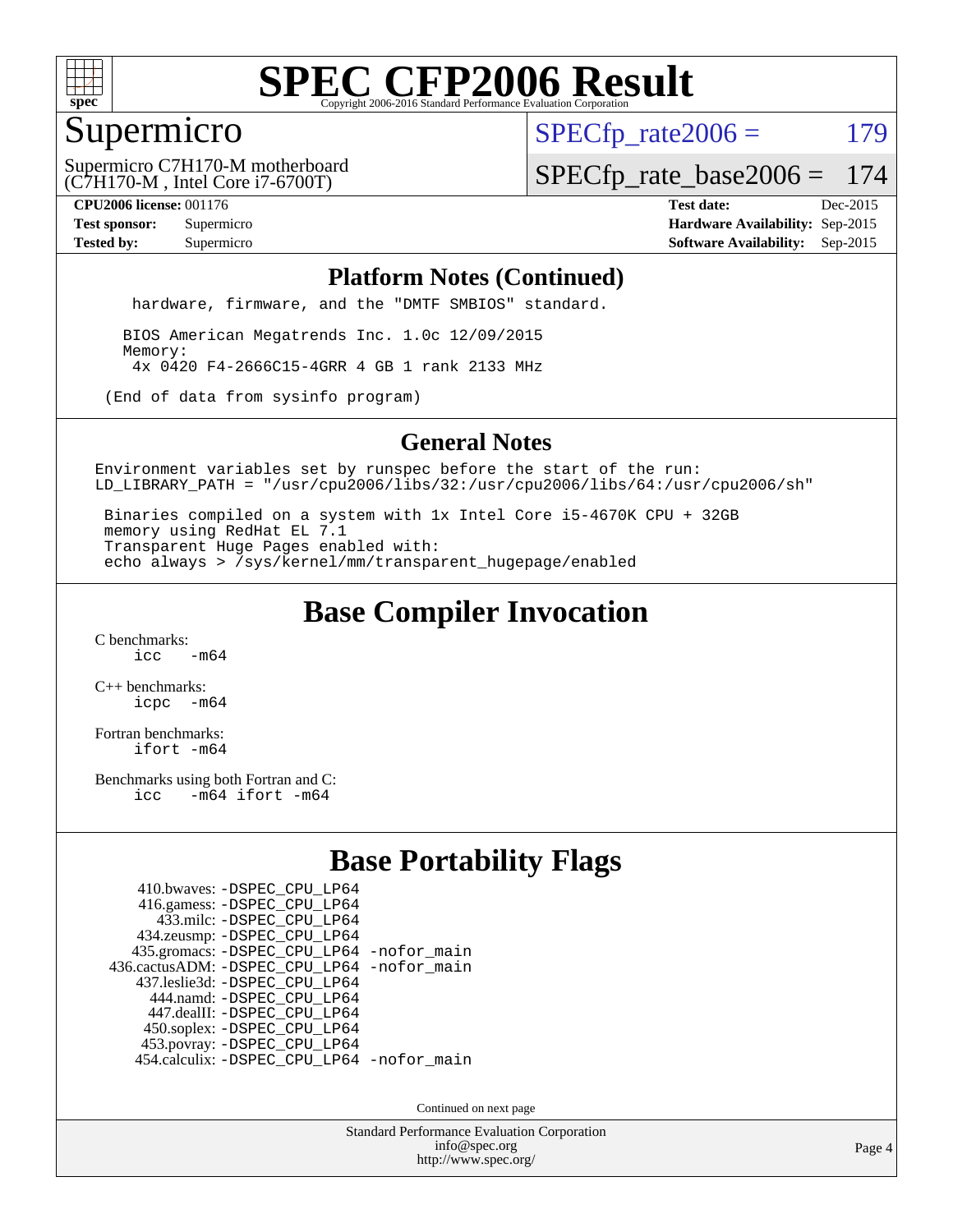

#### Supermicro

 $SPECTp\_rate2006 = 179$ 

(C7H170-M , Intel Core i7-6700T) Supermicro C7H170-M motherboard

[SPECfp\\_rate\\_base2006 =](http://www.spec.org/auto/cpu2006/Docs/result-fields.html#SPECfpratebase2006) 174

**[CPU2006 license:](http://www.spec.org/auto/cpu2006/Docs/result-fields.html#CPU2006license)** 001176 **[Test date:](http://www.spec.org/auto/cpu2006/Docs/result-fields.html#Testdate)** Dec-2015 **[Test sponsor:](http://www.spec.org/auto/cpu2006/Docs/result-fields.html#Testsponsor)** Supermicro **[Hardware Availability:](http://www.spec.org/auto/cpu2006/Docs/result-fields.html#HardwareAvailability)** Sep-2015 **[Tested by:](http://www.spec.org/auto/cpu2006/Docs/result-fields.html#Testedby)** Supermicro **Supermicro [Software Availability:](http://www.spec.org/auto/cpu2006/Docs/result-fields.html#SoftwareAvailability)** Sep-2015

### **[Base Portability Flags \(Continued\)](http://www.spec.org/auto/cpu2006/Docs/result-fields.html#BasePortabilityFlags)**

 459.GemsFDTD: [-DSPEC\\_CPU\\_LP64](http://www.spec.org/cpu2006/results/res2016q1/cpu2006-20151223-38486.flags.html#suite_basePORTABILITY459_GemsFDTD_DSPEC_CPU_LP64) 465.tonto: [-DSPEC\\_CPU\\_LP64](http://www.spec.org/cpu2006/results/res2016q1/cpu2006-20151223-38486.flags.html#suite_basePORTABILITY465_tonto_DSPEC_CPU_LP64) 470.lbm: [-DSPEC\\_CPU\\_LP64](http://www.spec.org/cpu2006/results/res2016q1/cpu2006-20151223-38486.flags.html#suite_basePORTABILITY470_lbm_DSPEC_CPU_LP64) 482.sphinx3: [-DSPEC\\_CPU\\_LP64](http://www.spec.org/cpu2006/results/res2016q1/cpu2006-20151223-38486.flags.html#suite_basePORTABILITY482_sphinx3_DSPEC_CPU_LP64)

481.wrf: [-DSPEC\\_CPU\\_LP64](http://www.spec.org/cpu2006/results/res2016q1/cpu2006-20151223-38486.flags.html#suite_basePORTABILITY481_wrf_DSPEC_CPU_LP64) [-DSPEC\\_CPU\\_CASE\\_FLAG](http://www.spec.org/cpu2006/results/res2016q1/cpu2006-20151223-38486.flags.html#b481.wrf_baseCPORTABILITY_DSPEC_CPU_CASE_FLAG) [-DSPEC\\_CPU\\_LINUX](http://www.spec.org/cpu2006/results/res2016q1/cpu2006-20151223-38486.flags.html#b481.wrf_baseCPORTABILITY_DSPEC_CPU_LINUX)

#### **[Base Optimization Flags](http://www.spec.org/auto/cpu2006/Docs/result-fields.html#BaseOptimizationFlags)**

[C benchmarks](http://www.spec.org/auto/cpu2006/Docs/result-fields.html#Cbenchmarks):

[-xCORE-AVX2](http://www.spec.org/cpu2006/results/res2016q1/cpu2006-20151223-38486.flags.html#user_CCbase_f-xAVX2_5f5fc0cbe2c9f62c816d3e45806c70d7) [-ipo](http://www.spec.org/cpu2006/results/res2016q1/cpu2006-20151223-38486.flags.html#user_CCbase_f-ipo) [-O3](http://www.spec.org/cpu2006/results/res2016q1/cpu2006-20151223-38486.flags.html#user_CCbase_f-O3) [-no-prec-div](http://www.spec.org/cpu2006/results/res2016q1/cpu2006-20151223-38486.flags.html#user_CCbase_f-no-prec-div) [-opt-prefetch](http://www.spec.org/cpu2006/results/res2016q1/cpu2006-20151223-38486.flags.html#user_CCbase_f-opt-prefetch) [-auto-p32](http://www.spec.org/cpu2006/results/res2016q1/cpu2006-20151223-38486.flags.html#user_CCbase_f-auto-p32) [-ansi-alias](http://www.spec.org/cpu2006/results/res2016q1/cpu2006-20151223-38486.flags.html#user_CCbase_f-ansi-alias)

[C++ benchmarks:](http://www.spec.org/auto/cpu2006/Docs/result-fields.html#CXXbenchmarks) [-xCORE-AVX2](http://www.spec.org/cpu2006/results/res2016q1/cpu2006-20151223-38486.flags.html#user_CXXbase_f-xAVX2_5f5fc0cbe2c9f62c816d3e45806c70d7) [-ipo](http://www.spec.org/cpu2006/results/res2016q1/cpu2006-20151223-38486.flags.html#user_CXXbase_f-ipo) [-O3](http://www.spec.org/cpu2006/results/res2016q1/cpu2006-20151223-38486.flags.html#user_CXXbase_f-O3) [-no-prec-div](http://www.spec.org/cpu2006/results/res2016q1/cpu2006-20151223-38486.flags.html#user_CXXbase_f-no-prec-div) [-opt-prefetch](http://www.spec.org/cpu2006/results/res2016q1/cpu2006-20151223-38486.flags.html#user_CXXbase_f-opt-prefetch) [-auto-p32](http://www.spec.org/cpu2006/results/res2016q1/cpu2006-20151223-38486.flags.html#user_CXXbase_f-auto-p32) [-ansi-alias](http://www.spec.org/cpu2006/results/res2016q1/cpu2006-20151223-38486.flags.html#user_CXXbase_f-ansi-alias)

[Fortran benchmarks](http://www.spec.org/auto/cpu2006/Docs/result-fields.html#Fortranbenchmarks): [-xCORE-AVX2](http://www.spec.org/cpu2006/results/res2016q1/cpu2006-20151223-38486.flags.html#user_FCbase_f-xAVX2_5f5fc0cbe2c9f62c816d3e45806c70d7) [-ipo](http://www.spec.org/cpu2006/results/res2016q1/cpu2006-20151223-38486.flags.html#user_FCbase_f-ipo) [-O3](http://www.spec.org/cpu2006/results/res2016q1/cpu2006-20151223-38486.flags.html#user_FCbase_f-O3) [-no-prec-div](http://www.spec.org/cpu2006/results/res2016q1/cpu2006-20151223-38486.flags.html#user_FCbase_f-no-prec-div) [-opt-prefetch](http://www.spec.org/cpu2006/results/res2016q1/cpu2006-20151223-38486.flags.html#user_FCbase_f-opt-prefetch)

[Benchmarks using both Fortran and C](http://www.spec.org/auto/cpu2006/Docs/result-fields.html#BenchmarksusingbothFortranandC): [-xCORE-AVX2](http://www.spec.org/cpu2006/results/res2016q1/cpu2006-20151223-38486.flags.html#user_CC_FCbase_f-xAVX2_5f5fc0cbe2c9f62c816d3e45806c70d7) [-ipo](http://www.spec.org/cpu2006/results/res2016q1/cpu2006-20151223-38486.flags.html#user_CC_FCbase_f-ipo) [-O3](http://www.spec.org/cpu2006/results/res2016q1/cpu2006-20151223-38486.flags.html#user_CC_FCbase_f-O3) [-no-prec-div](http://www.spec.org/cpu2006/results/res2016q1/cpu2006-20151223-38486.flags.html#user_CC_FCbase_f-no-prec-div) [-opt-prefetch](http://www.spec.org/cpu2006/results/res2016q1/cpu2006-20151223-38486.flags.html#user_CC_FCbase_f-opt-prefetch) [-auto-p32](http://www.spec.org/cpu2006/results/res2016q1/cpu2006-20151223-38486.flags.html#user_CC_FCbase_f-auto-p32) [-ansi-alias](http://www.spec.org/cpu2006/results/res2016q1/cpu2006-20151223-38486.flags.html#user_CC_FCbase_f-ansi-alias)

#### **[Peak Compiler Invocation](http://www.spec.org/auto/cpu2006/Docs/result-fields.html#PeakCompilerInvocation)**

 $C$  benchmarks:<br> $i_{\text{CC}}$  $-m64$ 

[C++ benchmarks \(except as noted below\):](http://www.spec.org/auto/cpu2006/Docs/result-fields.html#CXXbenchmarksexceptasnotedbelow) [icpc -m64](http://www.spec.org/cpu2006/results/res2016q1/cpu2006-20151223-38486.flags.html#user_CXXpeak_intel_icpc_64bit_bedb90c1146cab66620883ef4f41a67e)

450.soplex: [icpc -m32 -L/opt/intel/compilers\\_and\\_libraries\\_2016/linux/compiler/lib/ia32\\_lin](http://www.spec.org/cpu2006/results/res2016q1/cpu2006-20151223-38486.flags.html#user_peakCXXLD450_soplex_intel_icpc_b4f50a394bdb4597aa5879c16bc3f5c5)

[Fortran benchmarks](http://www.spec.org/auto/cpu2006/Docs/result-fields.html#Fortranbenchmarks): [ifort -m64](http://www.spec.org/cpu2006/results/res2016q1/cpu2006-20151223-38486.flags.html#user_FCpeak_intel_ifort_64bit_ee9d0fb25645d0210d97eb0527dcc06e)

[Benchmarks using both Fortran and C](http://www.spec.org/auto/cpu2006/Docs/result-fields.html#BenchmarksusingbothFortranandC): [icc -m64](http://www.spec.org/cpu2006/results/res2016q1/cpu2006-20151223-38486.flags.html#user_CC_FCpeak_intel_icc_64bit_0b7121f5ab7cfabee23d88897260401c) [ifort -m64](http://www.spec.org/cpu2006/results/res2016q1/cpu2006-20151223-38486.flags.html#user_CC_FCpeak_intel_ifort_64bit_ee9d0fb25645d0210d97eb0527dcc06e)

#### **[Peak Portability Flags](http://www.spec.org/auto/cpu2006/Docs/result-fields.html#PeakPortabilityFlags)**

 410.bwaves: [-DSPEC\\_CPU\\_LP64](http://www.spec.org/cpu2006/results/res2016q1/cpu2006-20151223-38486.flags.html#suite_peakPORTABILITY410_bwaves_DSPEC_CPU_LP64) 416.gamess: [-DSPEC\\_CPU\\_LP64](http://www.spec.org/cpu2006/results/res2016q1/cpu2006-20151223-38486.flags.html#suite_peakPORTABILITY416_gamess_DSPEC_CPU_LP64)

Continued on next page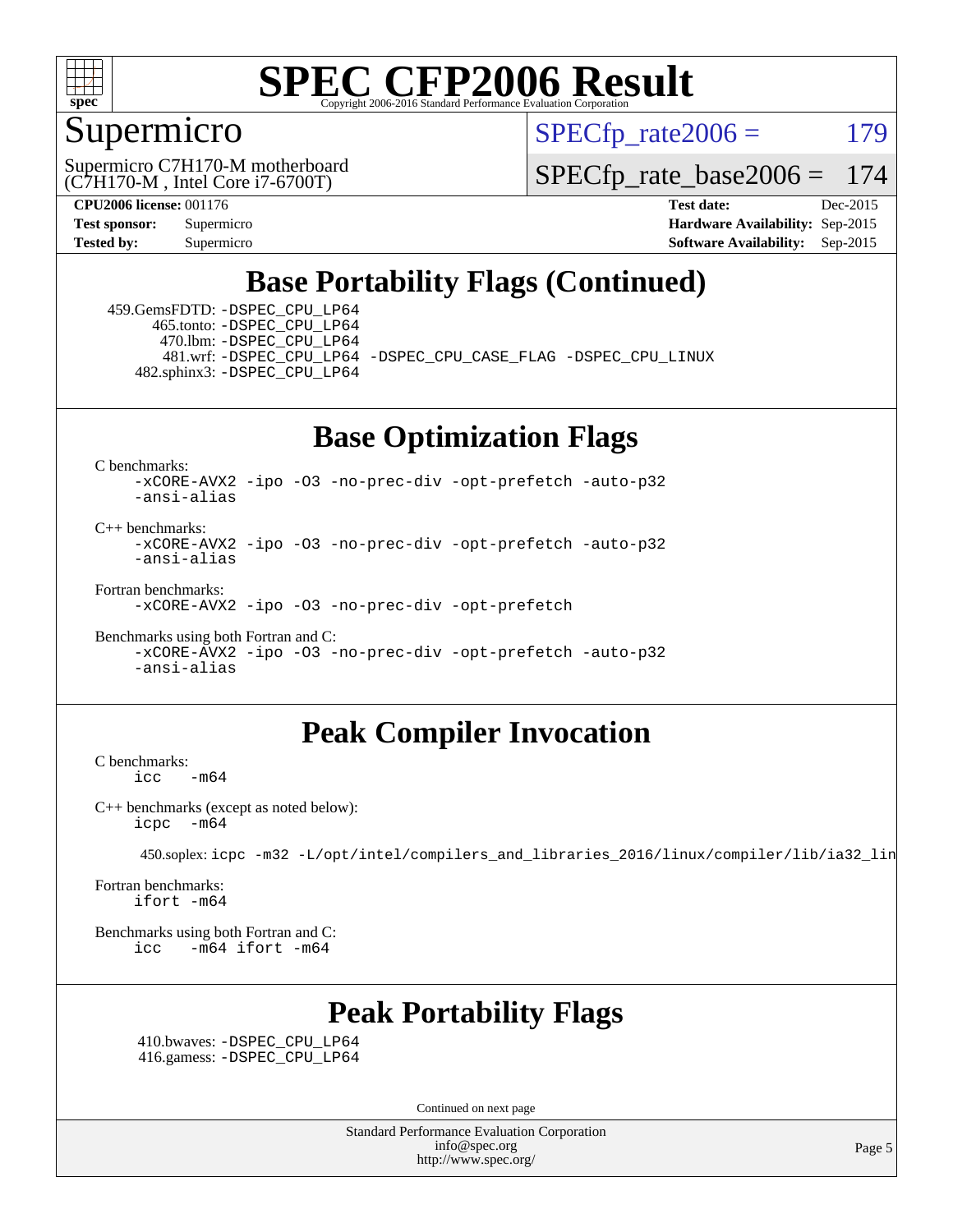

### Supermicro

 $SPECTp\_rate2006 = 179$ 

(C7H170-M , Intel Core i7-6700T) Supermicro C7H170-M motherboard

[SPECfp\\_rate\\_base2006 =](http://www.spec.org/auto/cpu2006/Docs/result-fields.html#SPECfpratebase2006) 174

| <b>Test sponsor:</b> | Supermicro |
|----------------------|------------|
| Tested by:           | Supermicro |

**[CPU2006 license:](http://www.spec.org/auto/cpu2006/Docs/result-fields.html#CPU2006license)** 001176 **[Test date:](http://www.spec.org/auto/cpu2006/Docs/result-fields.html#Testdate)** Dec-2015 **[Hardware Availability:](http://www.spec.org/auto/cpu2006/Docs/result-fields.html#HardwareAvailability)** Sep-2015 **[Software Availability:](http://www.spec.org/auto/cpu2006/Docs/result-fields.html#SoftwareAvailability)** Sep-2015

### **[Peak Portability Flags \(Continued\)](http://www.spec.org/auto/cpu2006/Docs/result-fields.html#PeakPortabilityFlags)**

| 433.milc: -DSPEC CPU LP64                                      |
|----------------------------------------------------------------|
| 434.zeusmp: -DSPEC_CPU_LP64                                    |
| 435.gromacs: -DSPEC_CPU_LP64 -nofor_main                       |
| 436.cactusADM: -DSPEC CPU LP64 -nofor main                     |
| 437.leslie3d: -DSPEC CPU LP64                                  |
| 444.namd: -DSPEC CPU LP64                                      |
| 447.dealII: -DSPEC CPU LP64                                    |
| 450.soplex: -D_FILE_OFFSET_BITS=64                             |
| 453.povray: -DSPEC_CPU_LP64                                    |
| 454.calculix: - DSPEC CPU LP64 - nofor main                    |
| 459.GemsFDTD: -DSPEC CPU LP64                                  |
| 465.tonto: - DSPEC CPU LP64                                    |
| 470.1bm: - DSPEC CPU LP64                                      |
| 481.wrf: -DSPEC_CPU_LP64 -DSPEC_CPU_CASE_FLAG -DSPEC_CPU_LINUX |
| 482.sphinx3: -DSPEC CPU LP64                                   |

**[Peak Optimization Flags](http://www.spec.org/auto/cpu2006/Docs/result-fields.html#PeakOptimizationFlags)**

[C benchmarks](http://www.spec.org/auto/cpu2006/Docs/result-fields.html#Cbenchmarks):

433.milc: basepeak = yes

 $470$ .lbm: basepeak = yes

 $482$ .sphinx3: basepeak = yes

#### [C++ benchmarks:](http://www.spec.org/auto/cpu2006/Docs/result-fields.html#CXXbenchmarks)

```
 444.namd: -xCORE-AVX2(pass 2) -prof-gen:threadsafe(pass 1)
       -no-prec-div(pass 2)-par-num-threads=1(pass 1) -prof-use(pass 2) -fno-alias
       -auto-ilp32
```
447.dealII: basepeak = yes

```
 450.soplex: -xCORE-AVX2(pass 2) -prof-gen:threadsafe(pass 1)
        -no-prec-div(pass 2)-par-num-threads=1(pass 1)-prof-use(pass 2)
        -opt-malloc-options=3
```

```
 453.povray: -xCORE-AVX2(pass 2) -prof-gen:threadsafe(pass 1)
        -no-prec-div(pass 2)-par-num-threads=1(pass 1) -prof-use(pass 2) -unroll4
        -ansi-alias
```
[Fortran benchmarks](http://www.spec.org/auto/cpu2006/Docs/result-fields.html#Fortranbenchmarks):

Continued on next page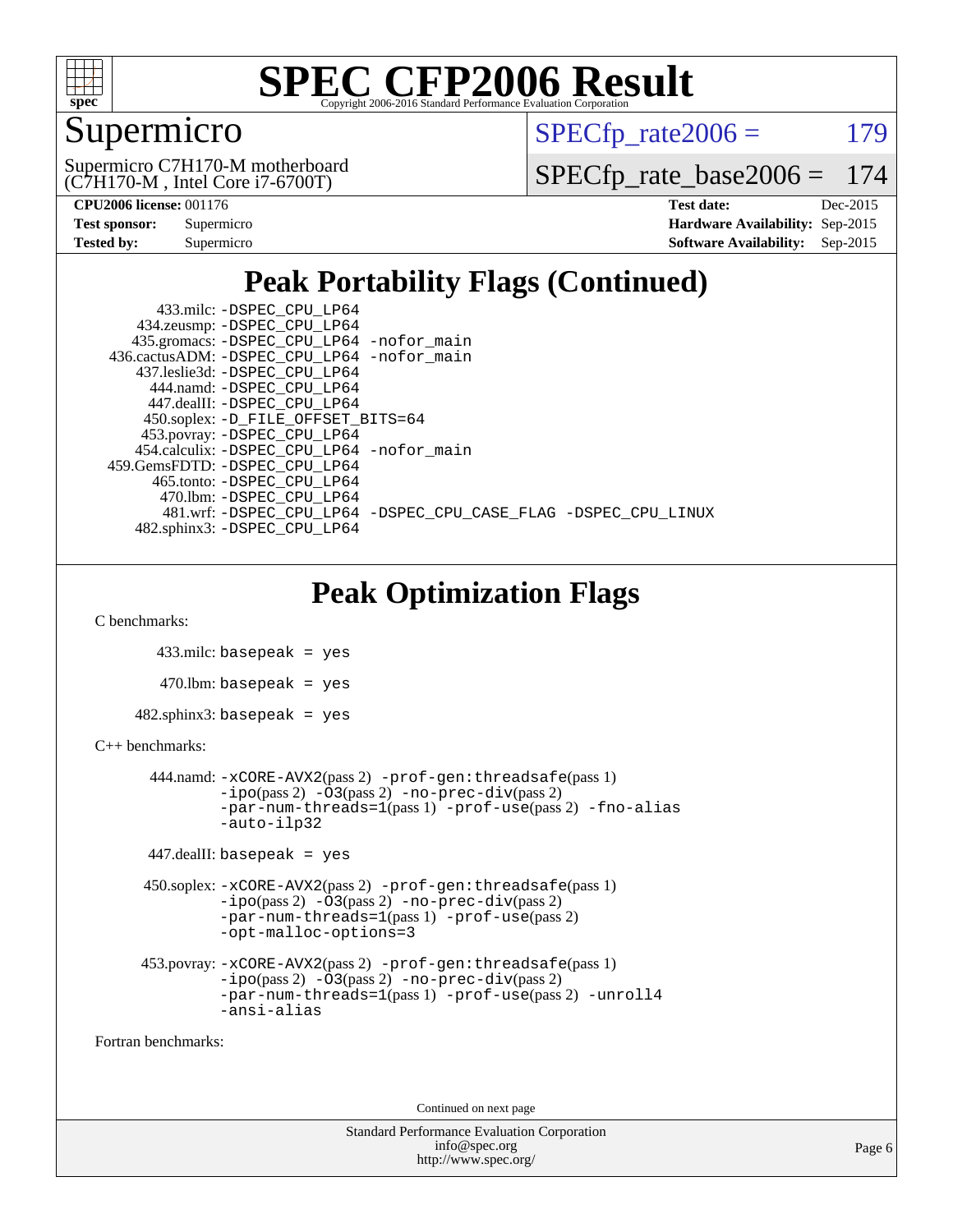

#### Supermicro

 $SPECTp\_rate2006 = 179$ 

(C7H170-M , Intel Core i7-6700T) Supermicro C7H170-M motherboard [SPECfp\\_rate\\_base2006 =](http://www.spec.org/auto/cpu2006/Docs/result-fields.html#SPECfpratebase2006) 174

**[CPU2006 license:](http://www.spec.org/auto/cpu2006/Docs/result-fields.html#CPU2006license)** 001176 **[Test date:](http://www.spec.org/auto/cpu2006/Docs/result-fields.html#Testdate)** Dec-2015 **[Test sponsor:](http://www.spec.org/auto/cpu2006/Docs/result-fields.html#Testsponsor)** Supermicro **[Hardware Availability:](http://www.spec.org/auto/cpu2006/Docs/result-fields.html#HardwareAvailability)** Sep-2015 **[Tested by:](http://www.spec.org/auto/cpu2006/Docs/result-fields.html#Testedby)** Supermicro **Supermicro [Software Availability:](http://www.spec.org/auto/cpu2006/Docs/result-fields.html#SoftwareAvailability)** Sep-2015

### **[Peak Optimization Flags \(Continued\)](http://www.spec.org/auto/cpu2006/Docs/result-fields.html#PeakOptimizationFlags)**

```
410.bwaves: basepeak = yes 416.gamess: -xCORE-AVX2(pass 2) -prof-gen:threadsafe(pass 1)
                 -no-prec-div(pass 2)-par-num-threads=1(pass 1) -prof-use(pass 2) -unroll2
                 -inline-level=0 -scalar-rep-
        434.zeusmp: basepeak = yes
        437.leslie3d: basepeak = yes
     459.GemsFDTD: basepeak = yes
          465.tonto: -xCORE-AVX2(pass 2) -prof-gen:threadsafe(pass 1)
                 -no-prec-div(pass 2)-par-num-threads=1(pass 1) -prof-use(pass 2) -unroll4 -auto
                 -inline-calloc -opt-malloc-options=3
  Benchmarks using both Fortran and C: 
        435.gromacs: -xCORE-AVX2(pass 2) -prof-gen:threadsafe(pass 1)
                 -no-prec-div(pass 2)-par-num-threads=1(pass 1) -prof-use(pass 2) -opt-prefetch
                 -auto-ilp32
     436.cactusADM: basepeak = yes
       454.calculix: basepeak = yes
           481.wrf: basepeak = yes
                       The flags files that were used to format this result can be browsed at
http://www.spec.org/cpu2006/flags/Intel-ic16.0-official-linux64.html
http://www.spec.org/cpu2006/flags/Supermicro-Platform-Settings-V1.2-revH.html
                          You can also download the XML flags sources by saving the following links:
```
<http://www.spec.org/cpu2006/flags/Intel-ic16.0-official-linux64.xml> <http://www.spec.org/cpu2006/flags/Supermicro-Platform-Settings-V1.2-revH.xml>